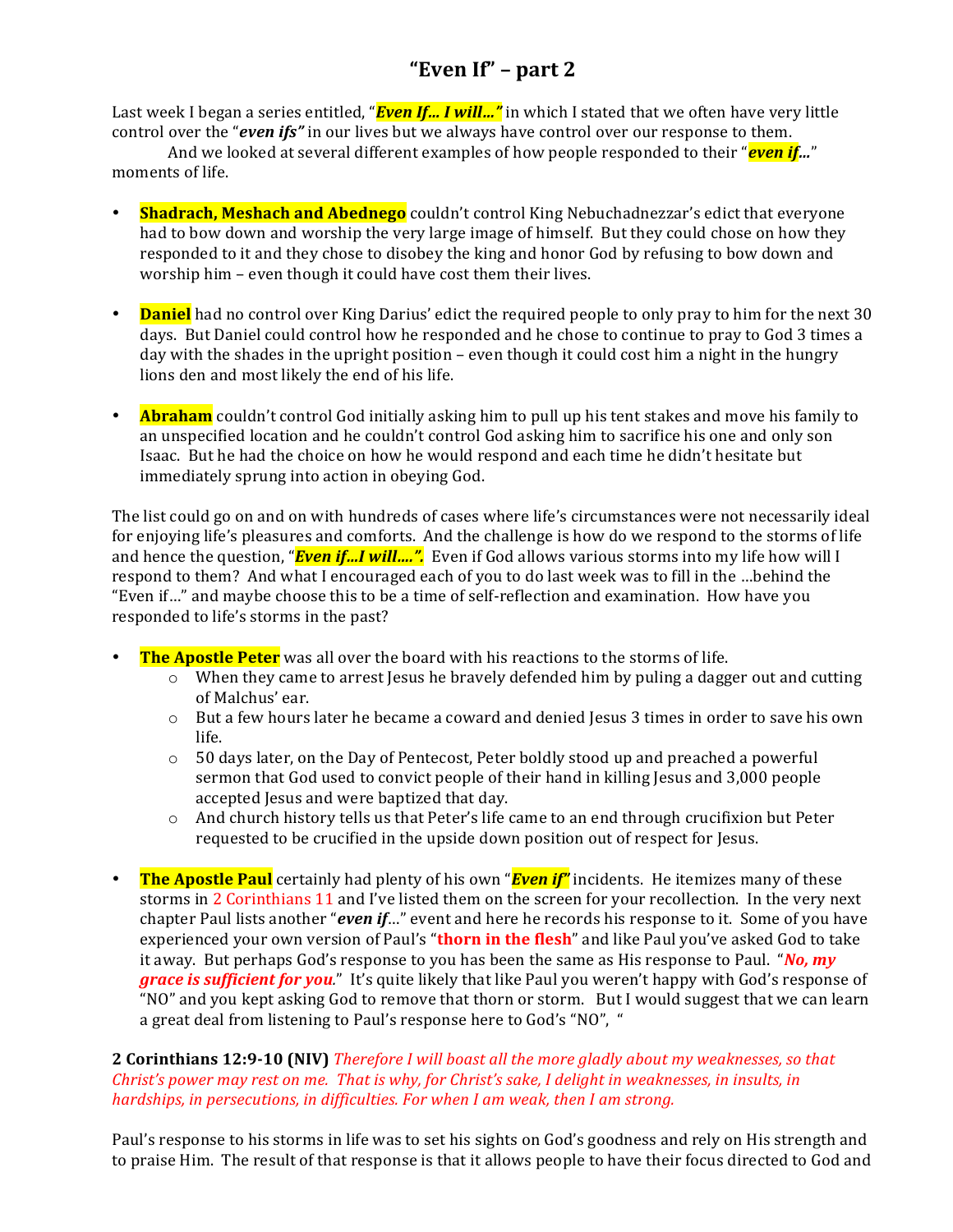not to you – and that's way better for them. Now, as I mentioned last week – I doubt many of us would use the word "*delight"* to describe our reactions to the storms in life. **I think the only way possible that** this can be our attitude is when the display of God's goodness and greatness in and through our lives is more important to us than our physical comfort. But if your physical or mental or emotional comfort ranks higher in importance than the display of God's glory then you will never be able to delight in the storms of life. Let me say that again – when the display of God's glory ranks lower in priority then your physical comfort than you'll live on roller coaster of emotions based on the storms of life that God allows to happen in your life.

Also, God can do far greater things in and through the storms in our lives then through the easy and comfortable times. Because it's in the midst of those storms that we have to learn to depend upon God to a far greater degree than when we're in charge and capable. It's when we realize that we can't do it that we can finally get out of God's way and let Him do what He does best - and that is to display His sufficiency and character.

Paul wrote about what this looks like in 2 Corinthians 4 when he mentions twice that in the midst of the challenges and "*Even* if's..." of life he doesn't lose heart. He certainly would have plenty of chances and reasons to lose heart. But he states at the beginning of 2 Corinthians chapter 4 and at the end that we he didn't lose heart. And why doesn't he lose heart, why didn't Paul get discouraged? Paul didn't lose heart because of this perspective that he had on his life and the storms of life. He says, *"Therefore we do not lose heart.* Though outwardly we are wasting away, yet inwardly we are being renewed day by day. For *our light and momentary troubles are achieving for us an eternal glory that far outweighs them all.* So we *fix* our eyes not on what is seen, but on what is unseen, since what is seen is temporary, but what is unseen *is eternal.* " (2 Corinthians 4:16-18 (NIV)

As I said last week, the key for Paul's victorious life is where he focuses his mind, heart and his eyes. He says instead of looking at or staring at and being consumed by his problems – Paul focuses his eyes and mind and heart on what is unseen. Last week I narrowed that down to focusing on Jesus. Which is a wonderful, delightful source of our focus. But there's much more here than merely focusing on Jesus.

### Notice, Paul says that *these light and momentary troubles are achieving for us an eternal glory that far outweighs them all. So, we fix our eyes not on what is seen, but on what is unseen. For what is seen is temporary, but what is unseen is eternal.* (2 Corinthians 4:17-18)

He says that when the storms of life come – he's trained his eyes and mind to instead of focusing on this deteriorating life to instead focus on the rest of eternity. To focus on what it will be like to live every day in the presence of God. To close your eyes and imagine what it will be like to live forever and ever in a place free of pain and suffering and sin. To never experience disappointment or betrayal or addiction.

**Chapter 5** is a continuation of Paul's explanation of how he doesn't lose heart but remains strong and focused when the "Even if's..." of life come knocking on your door. Please follow along as I read 2 Corinthians 5:1-5

Consider for a moment the implications of your body being a tent. There are all sorts of various types of tents. They've certainly have improved over the years.

- Here's a picture of the type of tent Paul would have been familiar with. Not much protection from the wind and the rain.
- Here's the type of tent I remember growing up with as a child an army style tent with the center pole standing in the middle and lots of ropes around the sides that I tripped over on more than one occasion in the middle of the night.
- Today the tents have become much more light-weight and portable and much easier to set up. In fact I've seen one advertised online that you merely shake out and it sets itself up ready to use.

Let's see a show of hands of how many of you have ever stayed in a tent. I've tented quite a bit during my life and have some great memories from those experiences.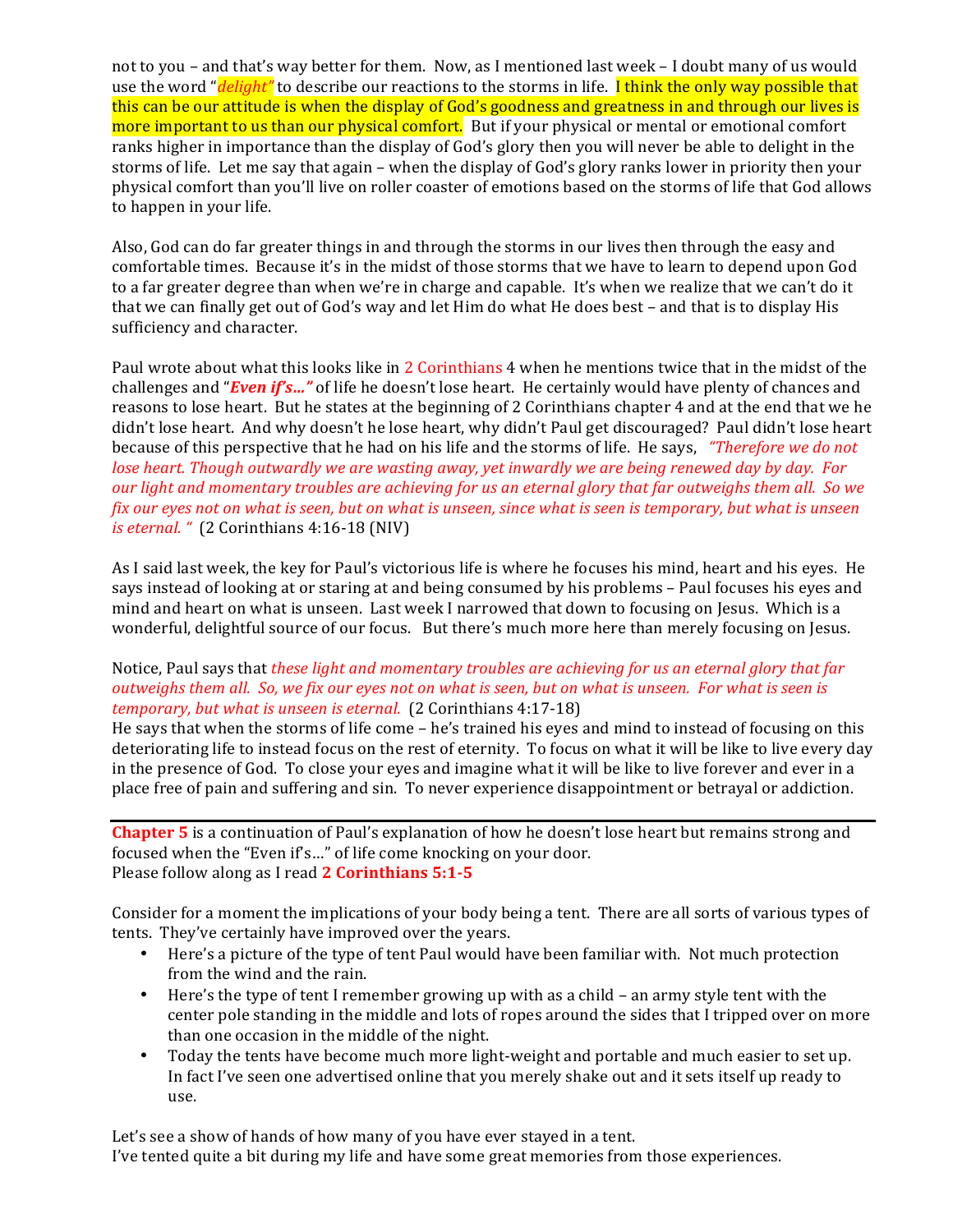- I remember the time our family tented in Canada and woke up in the morning with the sight of slugs all over the outside of our tent - pretty disgusting.
- I remember tenting on a west coast trip when we set up in the dark under a really large tree, thinking it's branches would protect us from the rain, only to discover when we woke in the morning that we were camped in a pretty low spot and hence our tent was sitting in a moat of water.
- I remember camping with a friend of ours, Dave Sanford, years ago and we were trying out a tent we'd recently purchased at a garage sale. It looked very nice and it was really big and roomy. Well during the middle of the night it started raining really hard. And at one point we heard Dave rustling around on his side of the tent and then started chuckling. We turned on a flashlight and saw Dave holding an umbrella over his head to try to keep the steady stream of water off of his face. He was pretty much floating in a pool of rainwater on his lower side of the tent.

For those of you who have ever slept in a tent are very familiar with the backaches when you wake up in the morning, and that's assuming you ever found a position comfortable enough that allowed you to fall asleep. 

All that being said, tenting can be enjoyable when you're younger and provides great memories and stories but very few people desire to live long-term in a tent. And as individuals get older they tend to upgrade into slightly better accommodations such as 5<sup>th</sup> wheelers, motorhomes or hotels. But even with those most people still see those solutions as temporary and look forward to getting home and sleeping in their comfortable bed.

And that's the point Paul is making here in reference to these bodies we now live in.

## **1.** Our bodies are intended to be temporary like a tent.

Especially if you were living in a tent similar to what Paul would have made, as a tentmaker, and slept in many times in his life. That form of tent didn't provide much protection from the wind and rain and no air mattresses for added comfort. And so Paul was really looking forward to the upgrade when he moves to heaven and receives a brand new indestructible body. Some of you would like to upgrade right now if that were possible. You'd love to be done with the aches and pains and limitations this body provides. And God is offering us, in the future, precisely that upgrade.

## **2.** We groan while living in our temporary tents (5:2)

We're currently in the beginning of gardening season and one of the irrefutable facts about the beginning of gardening season is that I groan a lot. A couple of weeks ago I'd been out working in my gardens most of the day, raking and shoveling and bending over a lot and that night my body ached all over while I was lying in bed. All night I kept tossing and turning trying to find a comfortable position in which to sleep but without any success. Finally morning arrived and I went downstairs to work out and while stretching on my exercise ball I couldn't believe how much I was groaning. A little later I came upstairs and said to Connie, "Man I sure groan a lot." And she heartily and quickly agreed, which convinced me that this whole groaning thing might be not that rare of an occurrence and upon additional questioning discovered that it isn't. My guess is I'm not the only one in this room this morning that groans from time to time. And groaning isn't just caused by physical pain. Often the source of our groaning is from emotional pain as well.

In another of Paul's letters he states that we're not the only ones who groan. (Romans 8:22-23) All of creation is also groaning in anticipation of a new world order where there will be no more need to groan, because we won't hurt physically or emotionally. Who looks forward to no more groaning  $$ either from you or others?

Emotional groaning occurs because the pain cuts so deep that words can't adequately express the pain you're feeling. And in the next couple of verses Paul says that God has done an amazing thing to help us in our groanings. He gives His indwelling presence in the person of the Holy Spirit and the Spirit joins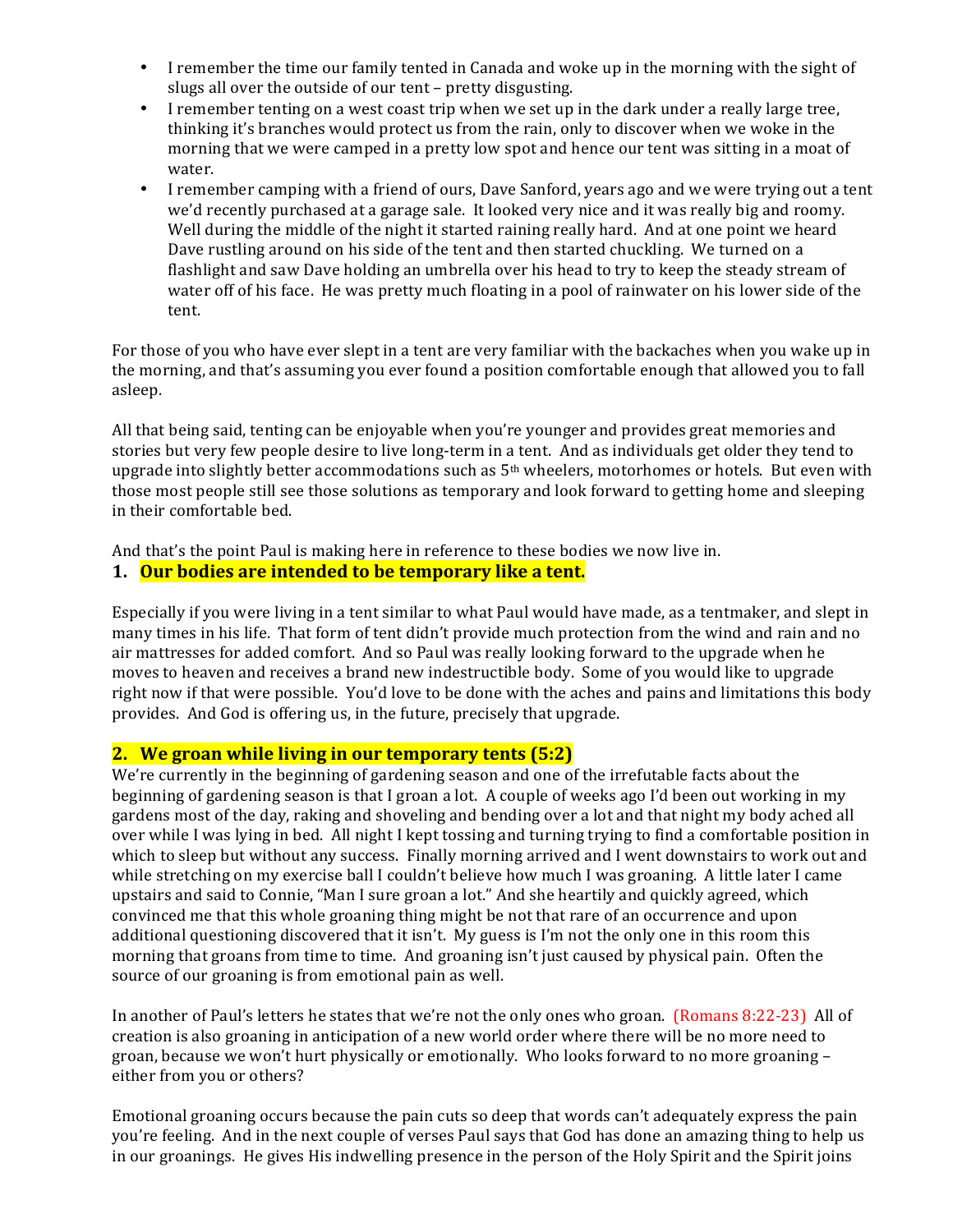with us in the midst of our groanings and expresses His deepest feelings to our Heavenly Father. (Romans  $8:26$ ). I can't explain exactly how this happens  $-$  but what it reminds me is that God cares about my pain and enters into it with me and walks with me through it helping me to cry out to Him in my darkest most painful moments. And we don't have to worry about putting our thoughts and emotions into the exact right phrases or words. Sometimes all we can do is sit before God and sob. And in those moments you need to know that God is right there with you sobbing and groaning as well and expressing your breaking heart to God and in the process He begins to slowly heal you.

Back in our passage in 2 Corinthians 5:5, Paul reminds us that for right now the indwelling Holy Spirit has been given to us as a deposit, guaranteeing what is to come. A deposit has to be a portion of what is still to come. If I put down a deposit on a house the bank expects the deposit to be real money – a portion of the rest to be paid in real money payments over the next 30 years. Likewise, the Holy Spirit is a reminder that one day we will be living in the very presence of God the Father, God the Son and God the Holy Spirit – the Trinity. That's one of the things I really enjoyed about the book and the movie, The Shack. The portrayal of the interaction between the three of them. It was such a delightful portrayal of the interaction between the three of them. I can't wait to see and experience that in person.

And I tend to believe that once we've spent the first couple of hundred years no longer in physical or emotional pain and fully experiencing the extraordinary beauty of God's creation as it was intended to be – the storm clouds of this life, the "Even if's..." of this life will fade away and become just a distant memory like a momentary blimp, like a blink of an eye in the span of all of eternity.

It's this life spent for all of eternity with God that Paul focuses his mind and attention on and it's what keeps Paul from losing heart in the midst of the many "*Even if's...*" in this present life.

One day God will pull the ropes on this current tent you're living in and welcome you into your permanent home in heaven. That will be the easiest and by far the best move you'll ever make. No need to pack endless boxes with all of your current possessions, no need to rent a moving truck or line up helpers. God's in charge of this final move. There won't be any hand me down furniture up in heaven. Although for some of us I do wonder if god will humor us by still offering garage sales where everything is free. If that's true than those garage sales will be the best you've ever seen. And Tag Tuesdays at Goodwill will happen every single day. That's my version of heaven.

Yesterday I spent about an hour pulling dandelions out of my yard and I often chuckle thinking that wouldn't it be something if when we arrive in heaven that we discover dandelions filling every yard and field because God was so proud of his formation and creation of the dandelion with it's tall green stems and pretty yellow top. And all of these years we've spent hours and hours and lots of money on chemicals trying to kill them. I would imagine you have your own dreams about what heaven may be like. It's good to dream about such things. I wonder if one of the reasons that God didn't go into a lot of detail in the Bible describing what heaven will be like is because He wants us to dream about it. And I'm confident that once we arrive it will blow our wildest dreams right out of the water.

#### Paul ends this fabulous section with these thoughts.

*Therefore* we are always confident and know that as long as we are at home in the body we are away from *the Lord.* 7 For we live by faith, not by sight. 8 We are confident, I say, and would prefer to be away from the *body* and at home with the Lord. 9 So we make it our goal to please him, whether we are at home in the *body* or away from it. 10 For we must all appear before the judgment seat of Christ, so that each of us may *receive* what is due us for the things done while in the body, whether good or bad.  $(2$  Corinthians 5:6-10  $(NIV)$ 

Of course as Christians we are no longer under God's judgment because of God's love and grace and will only receive a warm welcome home from God and the eyes to our new home and I anticipate a hug from Jesus (I picture him as a hugger). And so Paul says, we live this life primarily by faith and not by sight. Fully trusting that what God has promised He will deliver on. And so Paul says our overriding goal in everything we do and say while living in this temporary tent with a temporary body of clay is to live it to